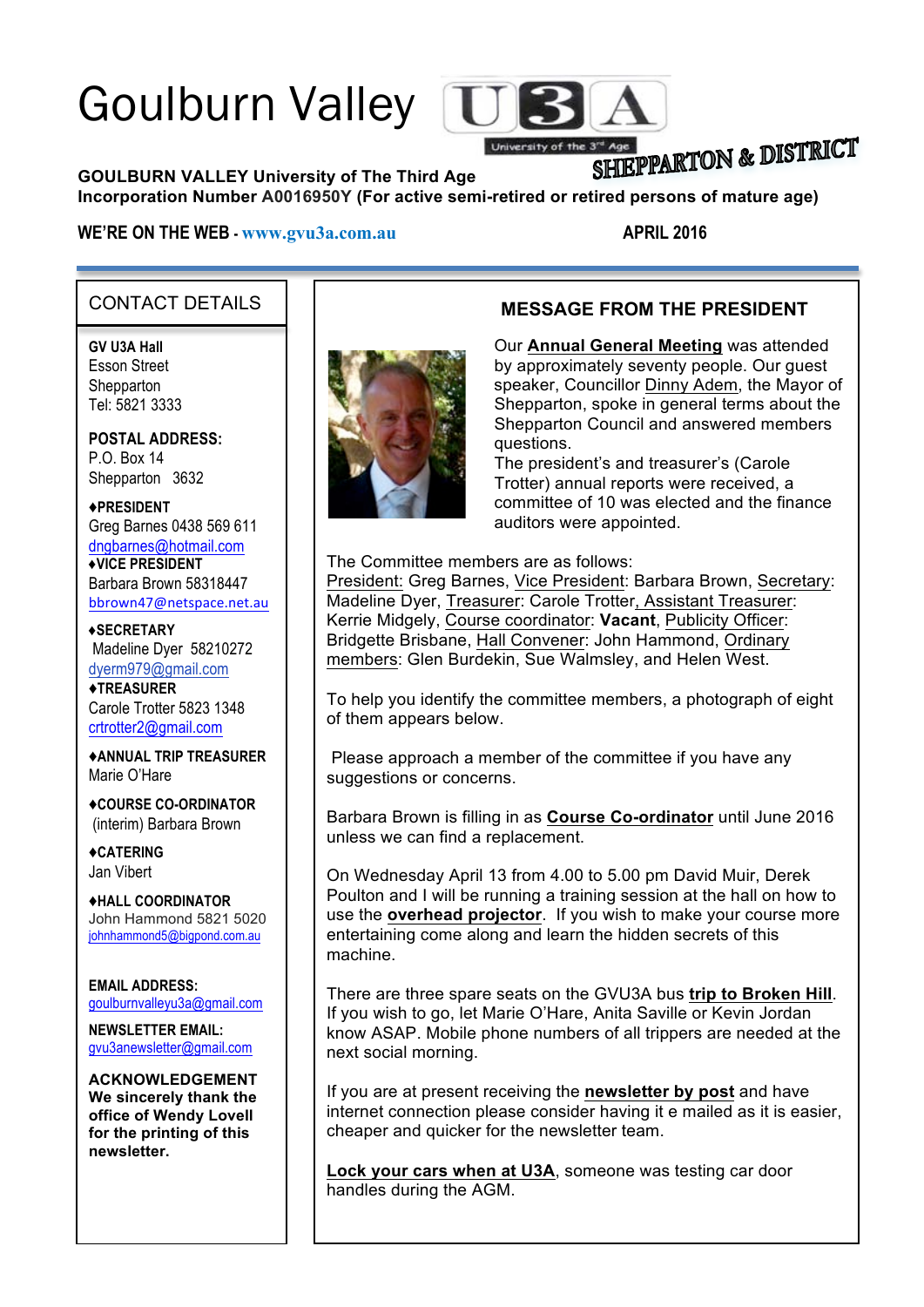There is a **lawn mowing roster** on the notice board near the kitchen. Please add your name to this list if you wish to help.

Jason Watts (**COGS Aged and Disability Service)** will attend the next Social morning and speak about services available to the elderly of Greater Shepparton.

Just a reminder that the **Positive Ageing Advisory Committee** of Council will be having their monthly meeting in the U3A Hall on April 8 at lunch time. If you have ideas relating to older people you can bring them to this committee at 1pm.

Greg Barnes



**2016 COMMITTEE**

Kerrie Midgely Sue Walmsley Madeline Dyer Greg Barnes Carole Trotter Bridget Brisbane Barbara Brown Helen West (Absent: Glen Burdekin John Hammond)

# **Annual Report 2016**

When I started my term as President I didn't think I would be saying right now that I enjoyed the job, but I have and I have learnt a lot while doing it. As far as I am concerned the year has gone quite smoothly. When looking at the courses available to us we have covered most of the interesting subjects that most U3As cover but one class that I feel is missing is a Current Affairs discussion group. I'm happy to report your Committee has been able to hold this organization together and we are not going broke. Some of the work the committee members have had to be involved in was a little tedious, such as adjusting policy to suit the modern world and updating the job roles for President, Secretary, etc. Yet some of the work has been quite exhilarating such as organising and acquiring the new Sound, DVD, TV, Data Projector system (thanks Carole for organising that) and the Digital Information Day (thanks Jan for being the mover and shaker for that event). I'm confident we're heading in the right direction and I wish to thank each committee member for their efforts over the past year. The committee members are:

**Barbara Brown**, our Vice President who has given me much good advice, checked my writings and been an excellent backup when required.

**Candy Carter,** our Secretary has always been prompt in sending out the committee agendas and minutes and has done much work behind the scenes.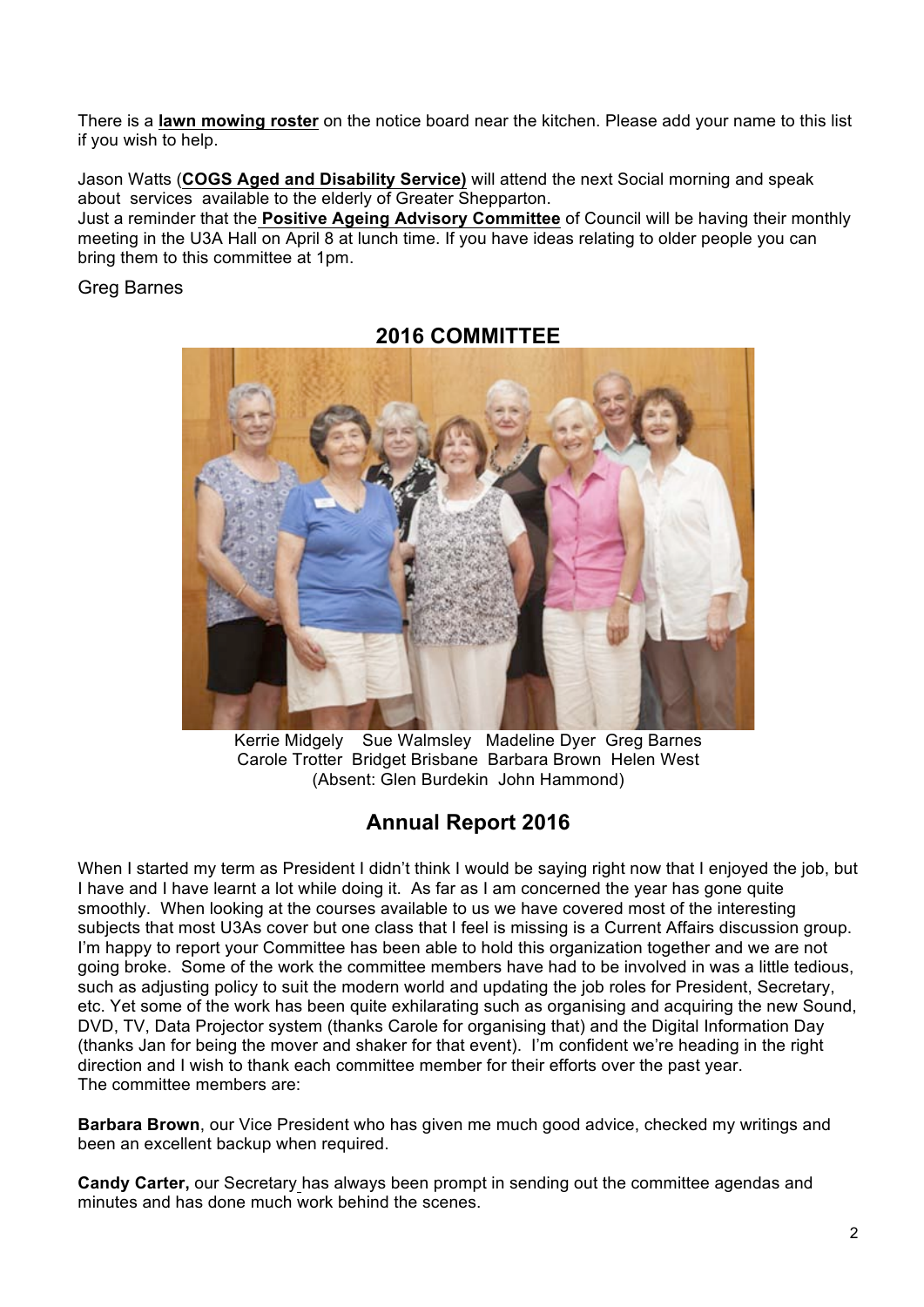**Carole Trotter**, our fearless Treasurer. This is a tough job and she has been doing it now for eight years. Carole keeps tabs on who has and who hasn't paid their fees, money coming in and money going out and what grants are available to us. Carole not only balances our books and does lots of office work behind the scenes but also runs the U3A Art class.

**Jan Maude** was our Course Co-ordinator. Jan did a great job again last year handling the coordination of 37 courses. This was her fourth year in this position. Some U3As have many Course Co-ordinators but we had only one. Jan also took the French class and was the prime mover in organising the Digital Information Day held here for all U3As of the North East region. Jan is having a break from U3A.

**Bridgette Brisbane is** our Publicity and Information Officer. She was responsible for the U3A information being disseminated to new members. She organized the displays at the local library and at the well being expo Seniors Information Day. Bridgette is also course provider for the Writing for Pleasure group.

**John Hammond** was in charge of Hall Management: Who better to manage the hall than the past president. If **he** does not know what is going on then who does. It is handy having a Past President on the committee.

**Andrew Morom** is a committee member who has given some very sage advice. You can always rely on Andrew to take a very well thought out view.

**Allan Wilson** is also a committee member with vast amount of experience and a willing worker. Allan was also Course Leader for Science.

It is important to remember at this time the passing of **Noel Hinks** who was a committee member and trip treasurer.

While I am in thanking people mode I would like to thank **Jim Douglas** who heads off to Melbourne every three months to attend U3A network meetings. From these network meetings Jim provides the committee with the salient points from those meetings.

**Thurlie Pearce** who has been the Catering Officer, Thurlie bought and prepared food and refreshments for social mornings and other events and organized quality people to help her. This reminds me I did not see too many blokes working in the kitchen. Remember chaps, this is the brave new world.

I would like to thank the **Newsletter compilation and Newsletter mail out team** Derek Poulton, David Muir, Denise Leffler, Anne Blashki, Gail Jelliff, Carole Trotter, and Allan and Christine Wilson **2015 U3A trip organiser** Janiene Sandford who organised the trip to Tasmania **2016 U3A trip Committee** Marie O'Hare, Anita Saville and Kevin Jordan who are organizing the upcoming trip to Broken Hill.

**Geoff Thompson** for tending the U3A gardens.

**Course Leaders and Course Providers**. Allan Wilson ; Barbara Duncan ; Beris McKemmish ; Bill O'Hare ; Bridgette Brisbane ; Carole Trotter ; Christine Wilson ; Claire Blake ; David Muir ; Derek Poulton ; Diane Courtie ; Don Roberts ; Elva Ridden ; Gail Jelliff ; Ignazio Fantone ; Jan Maude, Jan Van den Ende, Janiene Sanford ; Jill Riordan ; John Dainton ; John Hammond ; John Hetherington ; John Lawry ; Joy Markey ; Marie O'Hare, Kiki Passenheim ; Lelia Amadei ; Lex Neville ; Lyn Davidson ; Margaret Clarke, Pam Wells, Pat Commons, Pat Crudden, Peg Newman, Sandra Gallace and Wendy Humphries. They are the very essence of GVU3A and provided interesting, informative, social and enjoyable classes.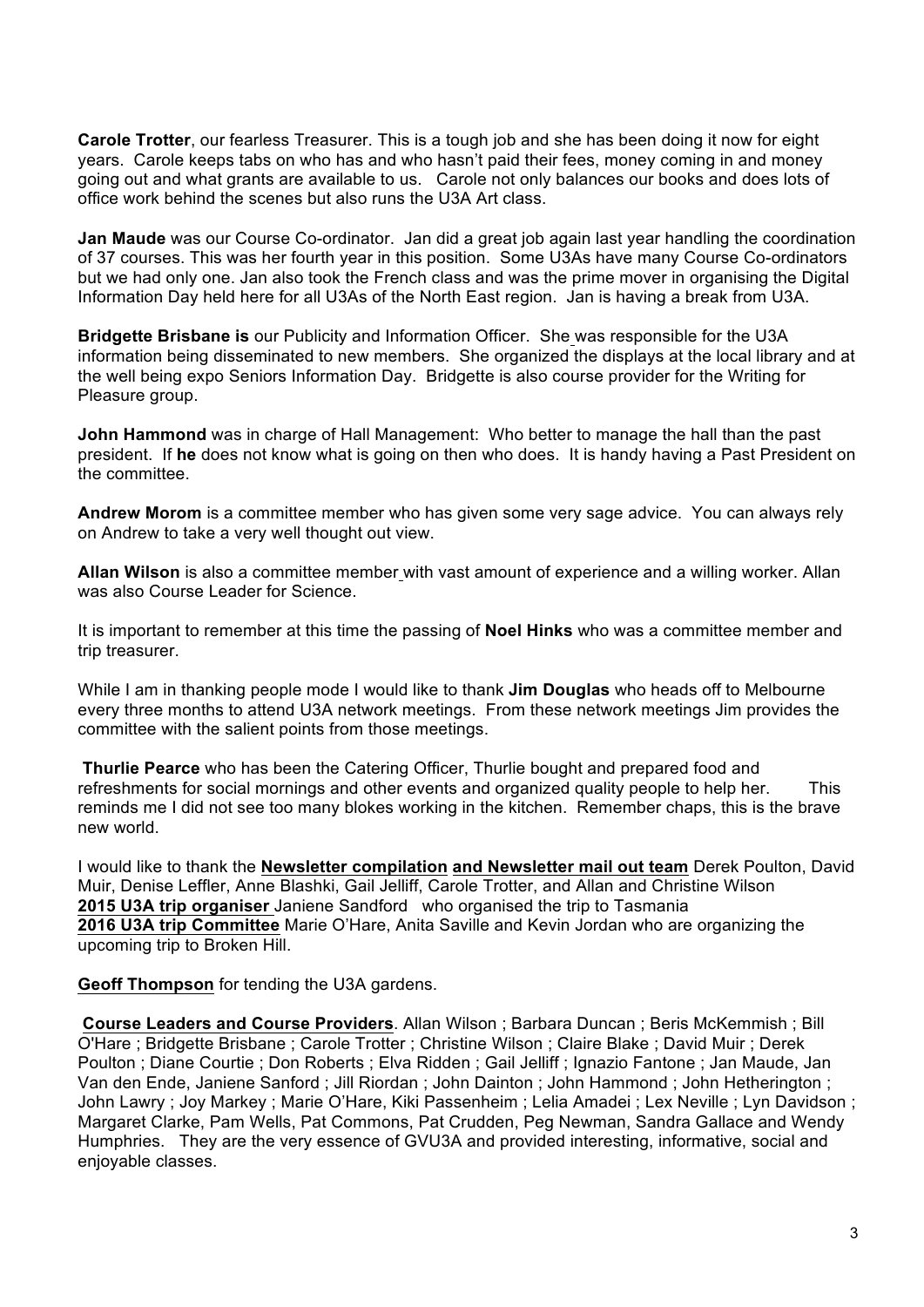There are 45 volunteers that I know of. Before I became President I had no idea how much time and expertise was donated to U3A and how much voluntary work was needed to run U3A so thank you all very much. The only person on the pay roll is the cleaner. Other points to note in this report are:

#### **Membership:**

GVU3A remains strong and is maintaining member numbers with 370 members as of late last year. I would like to welcome new members and thank everyone who has already paid their 2016 fees.

#### **Other events** held last year were the:

**The Art and Craft Show** which returned last year after a year in recess. By all accounts it was successful. Thanks to Carole for being the chief organiser of that.

Other events that occurred during the year were the **Trivia Night and Melbourne Cup Day** thanks Gail Jeliff for being the prime mover for those and the **Christmas lunch at the GV pub.** 

**Our new website** was launched earlier this year and has been well received especially in the last thirty days when people wanted to know course details. This site is continually updated.

**The NBN** was connected here last year and that should improve down load and up load speeds and prevent the internet from dropping out whilst giving classes.

Finally I would like to again thank the committee, course providers, other volunteers and members for your support in 2015 and I wish the very best to the incoming committee and members for 2016.

Greg Barnes

## **WRITING4PLEASURE**

Our first meeting was a great success and we heard some excellent stories, however we would like some new members. It doesn't matter if you haven't written before; this class will encourage you to get started and you will be surprised how easy it is once you take that first step. Time: 3rd Thursday monthly, 1pm-3.30pm. Contacts: Mary Heneghan 58316997 or Bridgette Brisbane 582713.

### **BIRD WATCHING**

Our April 20 outing will be a joint outing with the Seymour U3A Bird Appreciation Group. In the morning a walk at the Australian Botanic Garden followed by lunch at Victoria Park Lake and then a further walk around the lake.

Please bring your lunch and a chair. Meet at the U3a Hall at 9 or at the Botanic Garden at 9.15. Contact Don Roberts 58252404. M0448889224 or Marg Clarke M 0429350875.

## **EARTH SCIENCE**

There will be no Earth Science class on Friday April 15 due to the Broken Hill trip.

Classes will resume as normal Friday April 22 and 29 at 10.00 am.

On April 21 at 3:30pm at Notre Dame College, Nigel Liggins will be conducting his first lecture for the year,

For further information contact Vonn Russel 0358 242 927 or Chris Morom 0428 997 150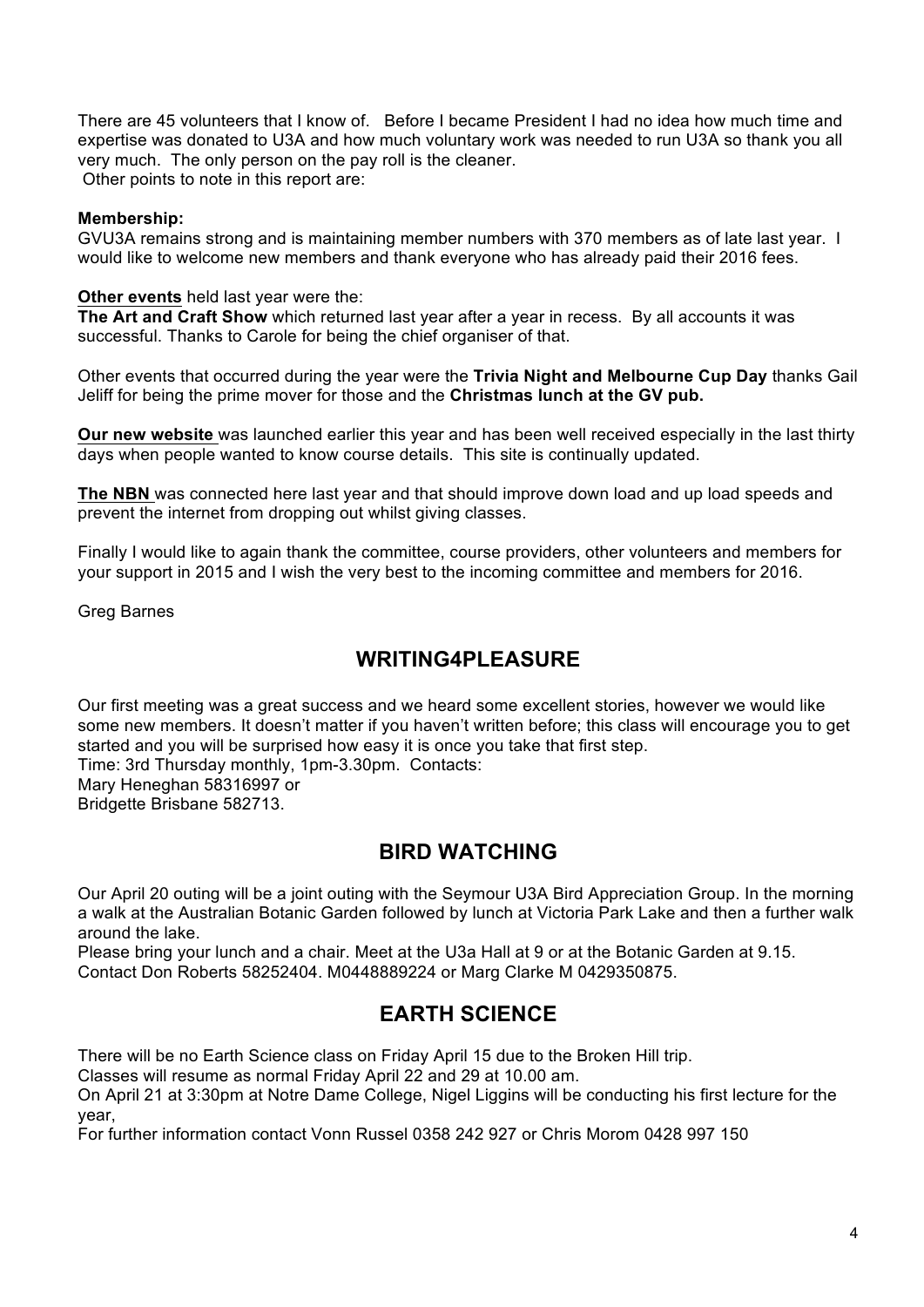## **GARDEN CLUB**

#### **February Garden Club- Riverside Nursery Visit**

Larry Smith gave an informative talk on the latest plant releases





#### **March Garden Club Outing**

#### **24th March (Thursday before Good Friday)** Car pool. Meet at the U3A car park at 9.30am

I have been in contact with the owner of "Birchwood", a beautiful garden at Molyullah near Benalla. Julie Campbell is happy to show us around her garden which is opened for special occasions or celebrations such as weddings and birthdays. (www.myopengarden.com.au/openGarden) or google *Birchwood near Benalla*. Julie is interested in collections of salvias. She may show us how to strike these if anyone is interested. \$8.00 entry donated to NE Health Benalla and NE Health Wangaratta. After Birchwood our group can visit the Benalla Gardens and Art Gallery. You might like to eat at the gallery or picnic near the rose garden.

**April** *Please note that I have not organised anything for April.* I will be away for 5 weeks but if someone would like to organise an outing please let everyone know on the day of the Birchwood visit and put a notice in the May newsletter.

#### **26th May** (4th Thursday of the month) **Violet Town Garden**

Meet at the U3A car park at 9.45am. I have arranged a trip to Violet Town. Barb Ramage has kindly offered her garden. She has a collection of mosaics displayed in various parts of her garden. Barb has offered to contact a friend who also dabbles in the art of mosaics. Hopefully we will be able to visit her garden as well. Barb will put the urn on for us to have a cuppa but we will need to bring our own mug.

## **NATURAL RESOURCES**

Friday April 1: THERE WILL BE NO NATURAL RESOURCES MEETING

Friday April 8: 10am U3A hall

GUEST SPEAKERS; Neville Atkinson – Indigenous Natural Resource Management Facilitator – GBCMA

Gaye Sutherland – Indigenous Natural Resource Management Co–ordinator – Culture Heritage – GBCMA

SUBJECT: This talk will include the screening of a 10 minute documentary that has been filmed in the Dookie region with Yorta Yorta Nation Aboriginal Corporation. The focus of the documentary and the U3A presentation is to raise awareness of the importance of the Dookie Region to Yorta Yorta people due to the intrinsic values created by the unique geology and topographical features in this region, and how this extraordinary landscape and the abundant resources it contains has drawn people – and continues to draw people to this special place through time.

John Dainton 58213881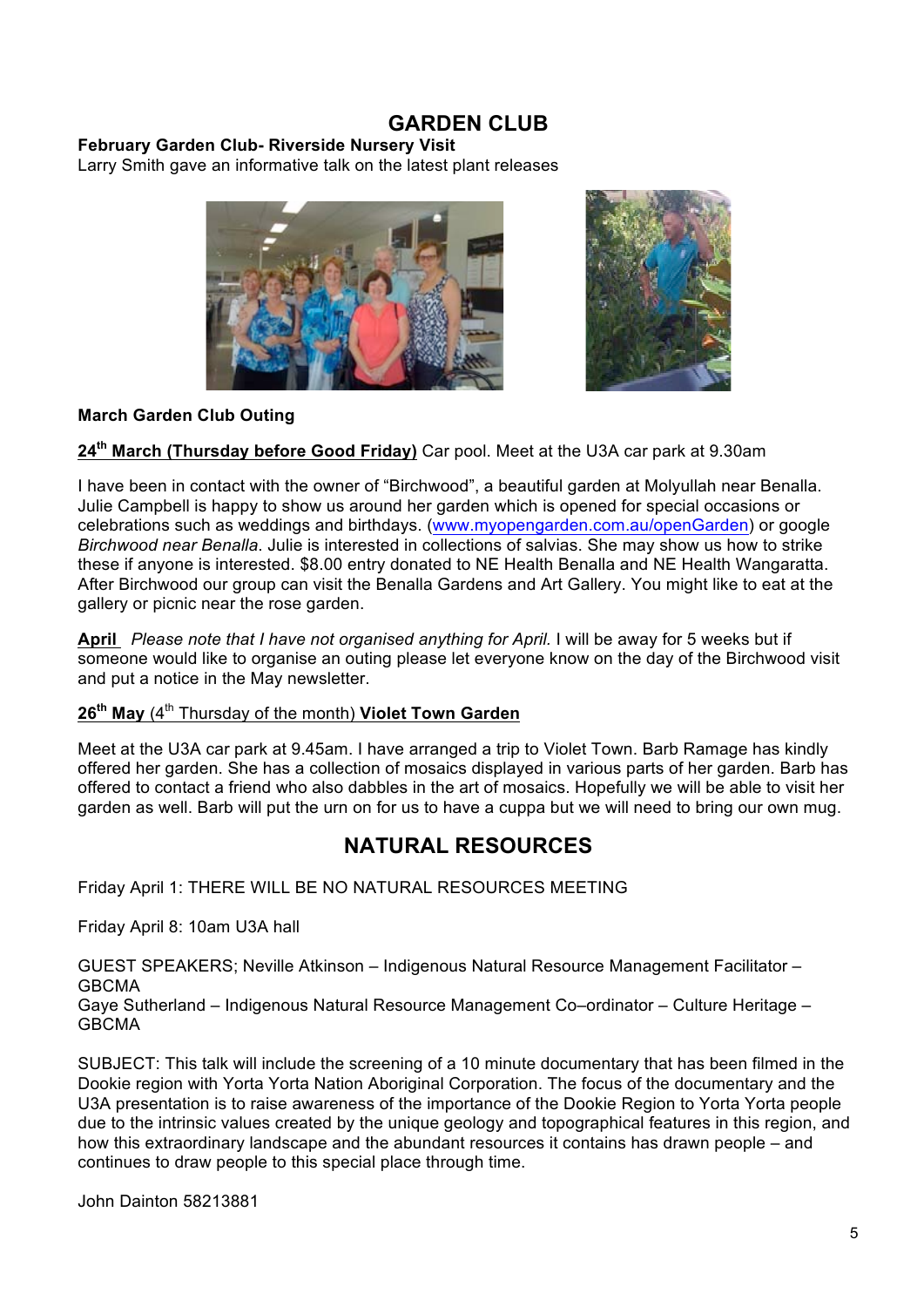## **SANDRA'S KEEPSAKES**



On Tuesday April 19th members are invited to the hall at 9 a.m. to make a storage box which is pictured here for all to see. The project will be completed by 12 noon and costs \$30 to make. For the \$30 members will receive the wooden kit, 6 sheets of paper, some paint and collectables to finish off the project. Please ring Sandra on 58210231 by Tuesday April 12th if you would like to make the storage box. Sandra will order the kits. All you need to bring to the class is a



cutting mat, a stanley knife and a glue stick. Sandra will guide people through the making of the project. If you have any questions please ring Sandra and she will answer them.

## **ENJOYING LITERATURE**

We continued our enjoyable reading of "The Summer of the Seventeenth Doll" at our last meeting on Feb 22nd. Unfortunately both of our March dates fall on public holidays so we are planning an additional session April 4th to complete our play reading and on April 11th the topic will be the poetry of Judith Wright.

As I will be away Helen Hinks will run the session on April 4th and Pam Wells the one on April 11th. If members wish we will have a session April 25th.

Reminder: Our meetings start at 2pm this year.

Helen West (58214802)

## **WALK AND TALK**

The April 13 meeting for the Walk and Talk group will be an all day, shared car trip to the Bright area, led by Ted Stephens and Bev Palma. We know some of our members will be on the U3A Broken Hill trip so it will be essential to contact Ted

**(phone 5822 0424)** by April 6 if you intend to go to Bright, otherwise it might be cancelled. The main intention is to walk at the Eurobin Falls then have lunch in Bright. Meet at the U3A car park at **8am**. Bring your own morning tea (which will be at Myrtleford), and lunch for the day as well as suitable shoes and clothes for the weather of the day.

Our February photo from Marg Clarke shows 13 members who walked on the morning of a very hot day along the river in Mooroopna from Kaieltheban park, past Rumbalara to Ray's home. We thank him for his kind hospitality and historical information along the way.

Christine Wilson 5822 1474 Mob. 0428 399 648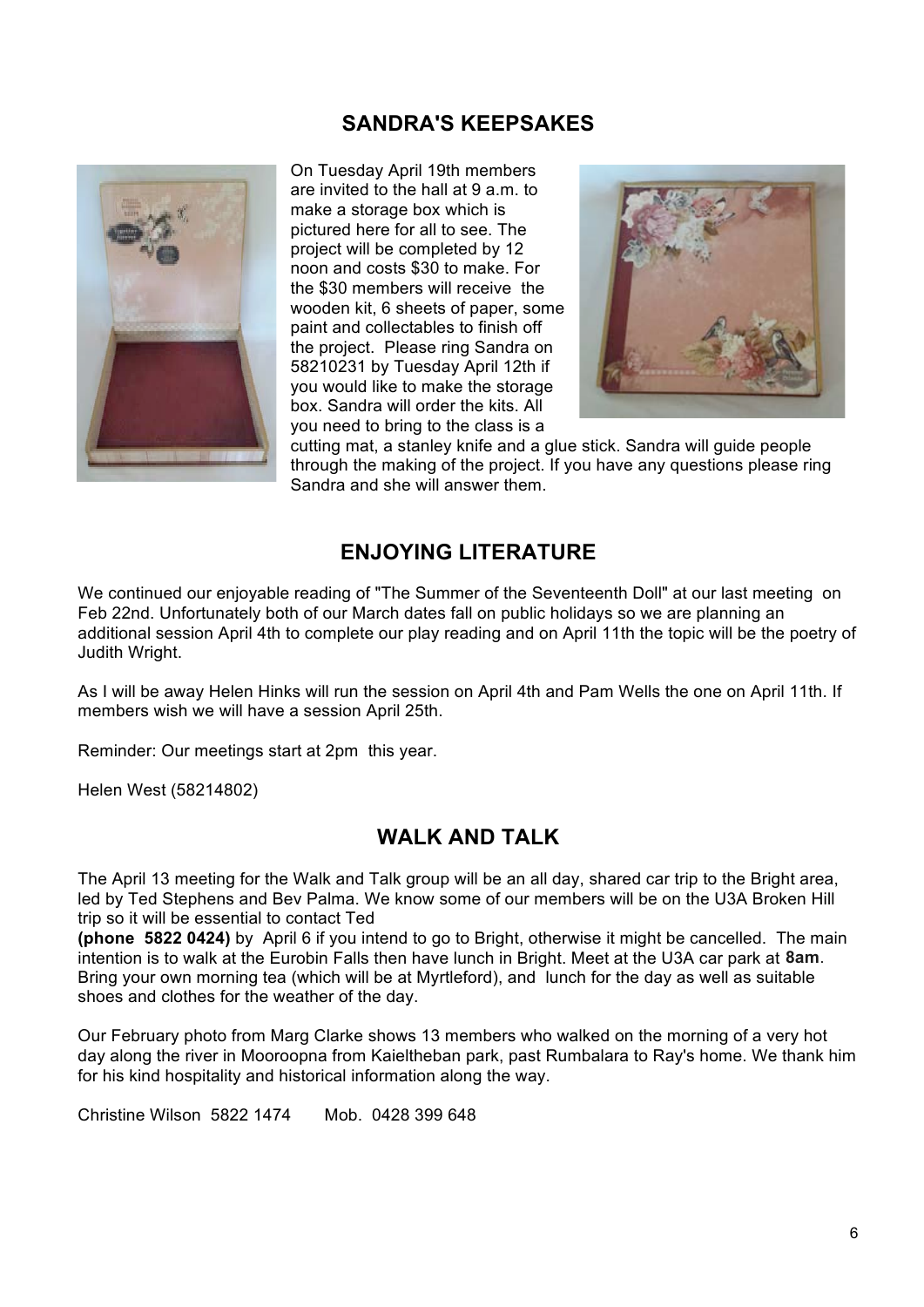## **BIG ISSUES FROM SCIENCE**

#### **Monday April 18 at 1.30 pm**

In April we will continue the Big History series with a look at the origins of the stars and the elements. There is upwards of 100 billion stars in our galaxy and 100 billion galaxies in the universe. We will learn how the stars first formed and how the subsequent life and death of stars led to the formation of the chemical elements. This is the next threshold that allowed the development of complex life on earth many millions of years later.



Allan Wilson 5822 1474

# **MAH JONG**

Mah Jong is a Chinese board game played with a set of 144 tiles based on Chinese characters. Mah Jong is played extensively in Asia and has a small following in Western countries.

Three or four people make up a table for a game and at present our weekly attendance ranges between 7 - 9 players.

We play each Tuesday commencing at 1.00 pm in the carpeted room of U3A. If you would like to learn the game or come and see what it is all about please join us, you will be made most welcome.

# **MONDAY LUNCH GROUP**

**April dates:** 4th Lemon tree cafe. 11th Last Straw. 18thTerminus hotel 25th Sherbourne Hotel Joy Markey p. Ph 58216387

# **EMAILING OF NEWSLETTER**

While the cost of printing the actual newsletter costs us nothing, thanks to Wendy Lovell's office, the cost of mailing is still a concern. This will become particularly more so with the predicted increase in postage due to take place. To help reduce costs, can all members who do have computer/internet access please ensure U3A have your email address. This will not only reduce costs (envelopes and their printing and stamps) but will also have the newsletter delivered to you immediately it is completed – unlike the proposed delayed delivery options also being proposed by the Post Office.

# **ANNUAL TRIVIA NIGHT FRIDAY MAY 27**

U3A is holding their annual trivia night on Friday May 27th in the Esson Street Hall. Doors open at 7 p.m. and the questions begin at 7-30 p.m. Members are invited to get a team together from one of the classes they attend. Please put your names on the sheet provided on the folding doors in the hall. Teams of 6 will compete for prizes on the night. There will be some fun activities between rounds of questions. The cost is \$10 per person payable on the night. Members are welcome to bring some drinks, glasses, bottle openers and nibbles to share with their team mates. A light supper will be provided too. If you have any questions please ring Gail on 58211315. It would be lovely to see lots of members there on the night.